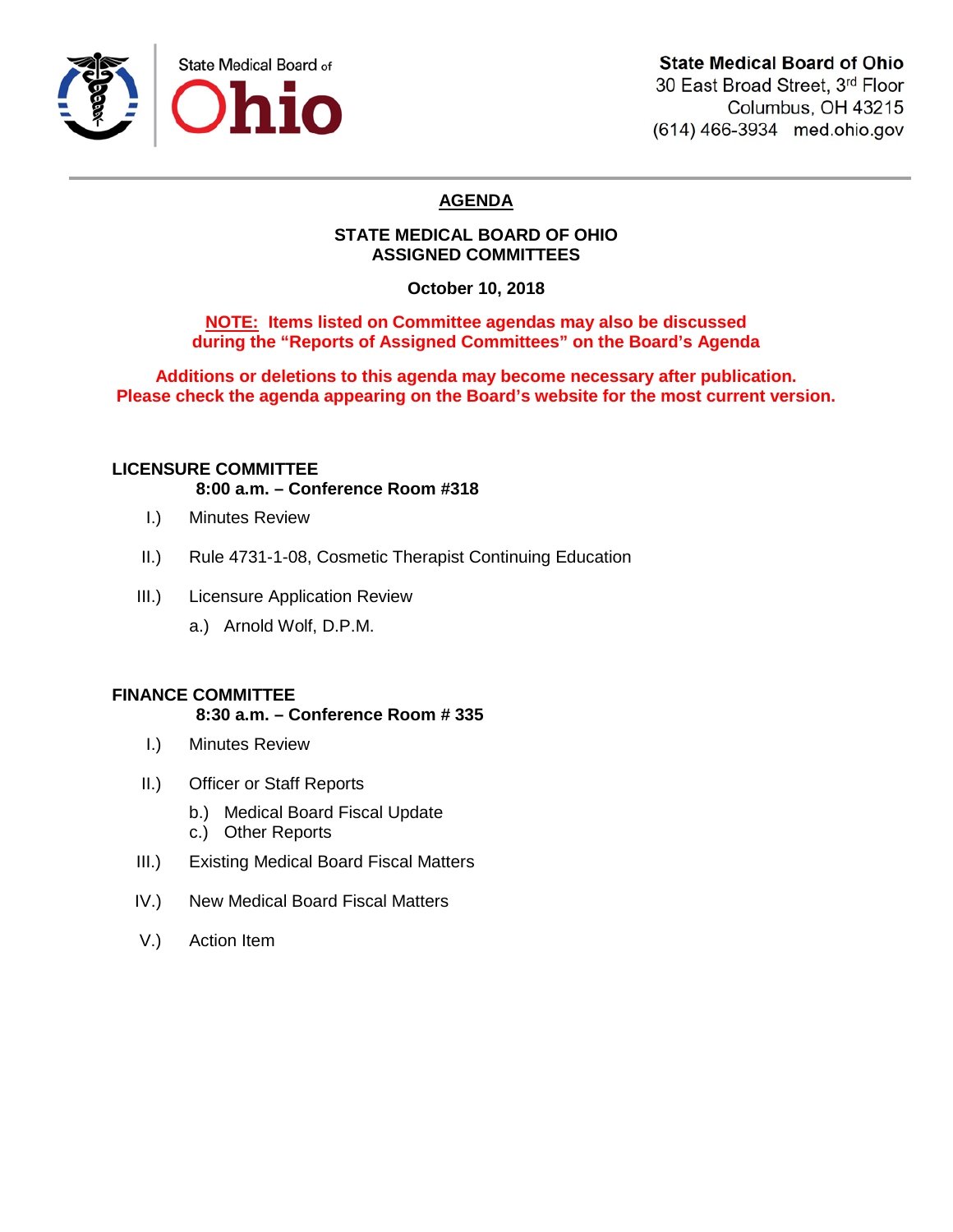#### **POLICY COMMITTEE 9:15 a.m. – Conference Room # 336**

- I.) Minutes Review
- II.) Rule Review Update
- III.) Legislative Review
- IV.) Federal Legislation Addressing the Opioid Crisis
- V.) Update on CSI Anti-Trust Review of Light-Based Medical Device Rules
- VI.) Update on One-Bite Reporting Exemption Rules
- VII.) Mandatory Reporting for Elder Abuse
- VIII.) Anesthesiologist Assistant Rules
- IX.) Pharmacy Board Consultation Rules

# **MEDICAL MARIJUANA EXPERT REVIEW COMMITTEE Approximately 3:00 p.m. – Conference Room #336**

- I.) Minutes Review
- II.) Expert Applications Review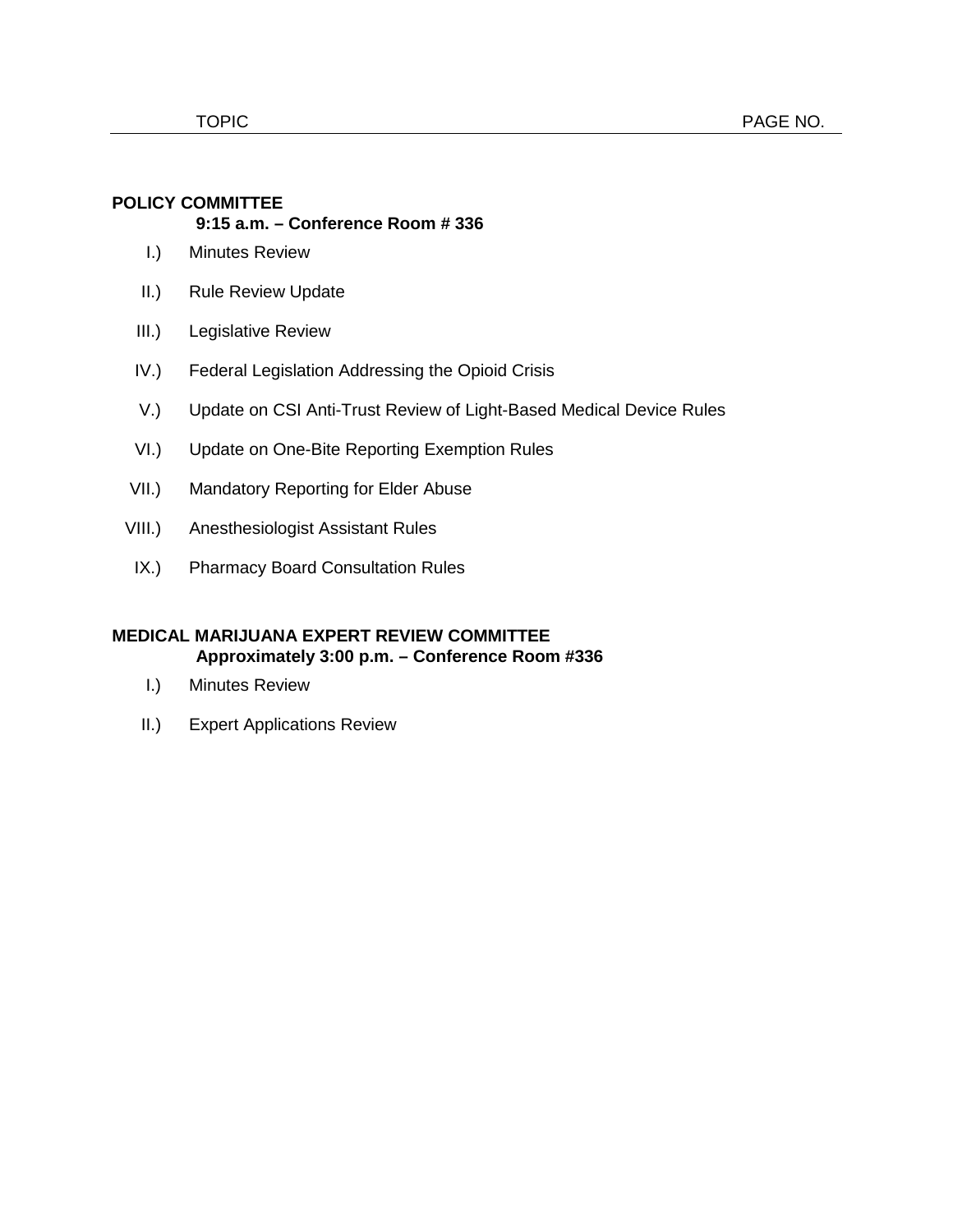

# **State Medical Board of Ohio**

30 East Broad Street, 3rd Floor Columbus, OH 43215 (614) 466-3934 med.ohio.gov

# **AGENDA**

James A. Rhodes State Office Tower 30 E. Broad St., Columbus, OH 43215, 3rd Floor October 10, 2018 – 10:00 a.m.

**NOTE: Additions to this agenda may become necessary. Please check the agenda appearing on the Board's website for the most current version.**

**Agenda items may be discussed out of order, at the discretion of the Board President.**

- I. ROLL CALL
- II. MINUTES REVIEW

September 12, 2018 Board Meeting

- III. APPLICANTS FOR LICENSURE
	- a.) Physicians
	- b.) Allied Professionals
	- c.) Certificate to Recommend Medical Marijuana
- IV. REPORTS AND RECOMMENDATIONS
	- a.) Michael Herman Anikeev, M.D. (West Liberty, OH)
	- b.) Thomas Gerard Bering, M.D. (York, PA)
	- c.) M. Salim Ratnani, M.D. (Charleston, WV)
	- d.) Edward Wojciechowski, M.D. (Bowling Green, OH)
- V. PROPOSED FINDINGS AND PROPOSED ORDERS (none)
- VI. FINDINGS, ORDERS, AND JOURNAL ENTRIES
	- a.) Carol Standridge Prychodnik, M.T.
	- b.) Holly Jean Sorenson, M.T.
- VII. EXECUTIVE SESSION I
- VIII. EXECUTIVE SESSION II
- IX. SETTLEMENT AGREEMENTS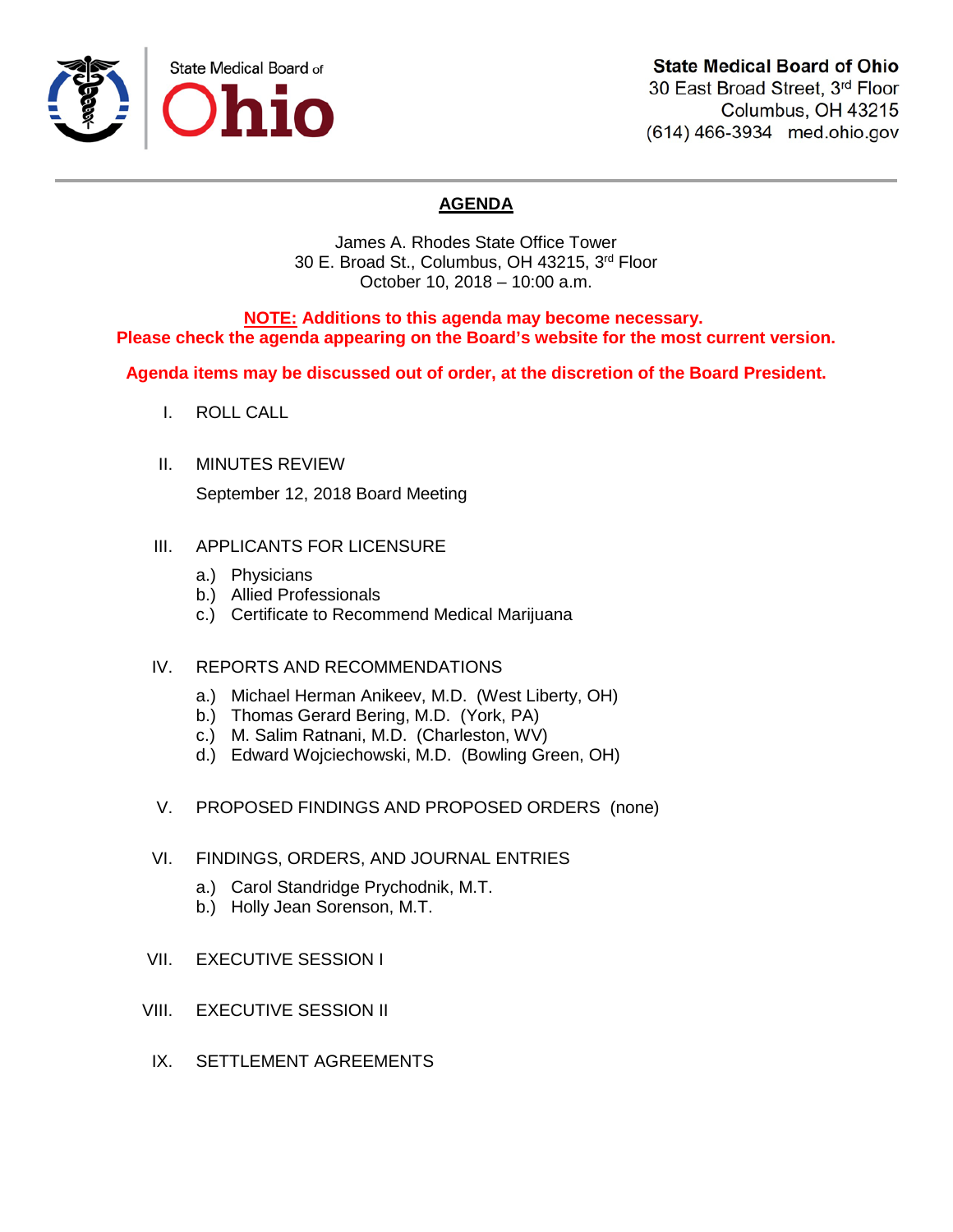# **BOARD AGENDA**

#### October 10, 2018 10:00 a.m. (Continued)

TOPIC **PAGE NO.** 

- X. NOTICES OF OPPORTUNITY FOR HEARING, ORDERS OF SUMMARY SUSPENSION, ORDERS OF IMMEDIATE SUSPENSION, AND ORDERS OF AUTOMATIC SUSPENSION
- XI. RULES & POLICIES
	- a.) Report of September 26, 2018 Public Hearing on Rules
- XII. MEDICAL MARIJUANA 2019 WINDOW FOR FILING PETITIONS FOR NEW CONDITIONS
- XIII. OPERATIONS REPORT
- XIV. DIETETICS ADVISORY COUNCIL REPORT
- XV. REPORTS BY ASSIGNED COMMITTEES

### **Finance Committee Report**

- a.) Officer or Staff Reports
	- i. Medical Board Fiscal Update
	- ii. Other Reports
- b.) Existing Medical Board Fiscal Matters
- c.) New Medical Board Fiscal Matters
- d.) Action Item Review

# **Policy Committee Report**

- a.) Rule Review Update
- b.) Legislative Review
- c.) Federal Legislation Addressing the Opioid Crisis
- d.) Update on One-Bite Reporting Exemption Rules
- e.) Mandatory Reporting for Elder Abuse
- f.) Pharmacy Board Consultation Rules

#### **Licensure Committee Report**

- a.) Rule 4731-1-08, Cosmetic Therapist Continuing Education…………….12-1
- b.) Licensure Application Review
	- i. Arnold Wolf, D.P.M……………………………………………………. 12-45

# **Compliance Committee Report**

# *Ad* **Hoc ICD-10 Code Data Review Committee Report**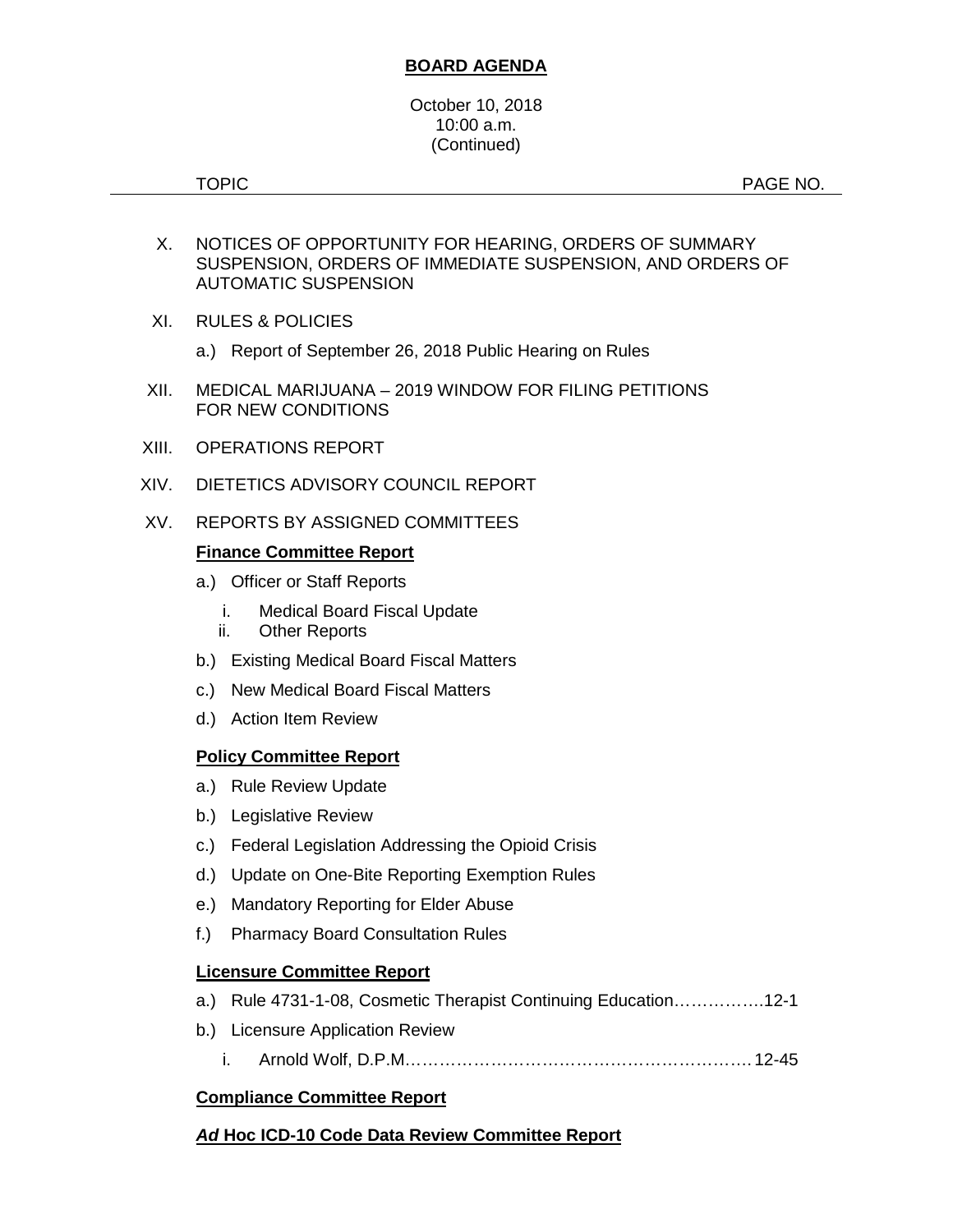### **BOARD AGENDA**

October 10, 2018 10:00 a.m. (Continued)

TOPIC **PAGE NO.** 

### XVI. PROBATIONARY REQUESTS

- a.) Michelle L. Ahmed, D.O. (Canfield, OH)
- b.) Kevin G. Baldie, M.D. (Cuyahoga Falls, OH)
- c.) Michael T. Bangert, M.D. (Jacksonville, FL)
- d.) Saul I. Blecher, M.D. (Cincinnati, OH)
- e.) Cari R. Corfman, M.T. (Sycamore, OH)
- f.) Perry M. Kalis, M.D. (Zanesville, OH)
- g.) Muyuan Ma, M.D. (Cleveland, OH)
- h.) William S. Richardson, M.D. (Westlake, OH)
- i.) Florencia A. Riel-Guzman, M.D. (Cincinnati, OH)
- j.) Mary A. Zielinksi, M.T. (Cincinnati, OH)

#### XVII. REINSTATEMENT REQUESTS (none)

#### XVIII. FINAL PROBATIONARY APPEARANCES

Ajay Bhatia, M.D. (Columbus, OH)

Dr. Bhatia is appearing before the Board pursuant to his request for release from the terms of his August 14, 2013 Consent Agreement.

#### Elise Hoff, M.D. (Parma, OH)

Dr. Hoff is appearing before the Board pursuant to her request for release from the terms of her October 14, 2015 Consent Agreement.

Vincent James Keiser, M.D. (Saline, MI)

Dr. Keiser is appearing before the Board pursuant to his request for release from the terms of his September 12, 2013 Consent Agreement.

David A. Tracy, M.D. (Brecksville, OH)

Dr. Tracy is appearing before the Board pursuant to his request for release from the terms of his October 9, 2013 Consent Agreement.